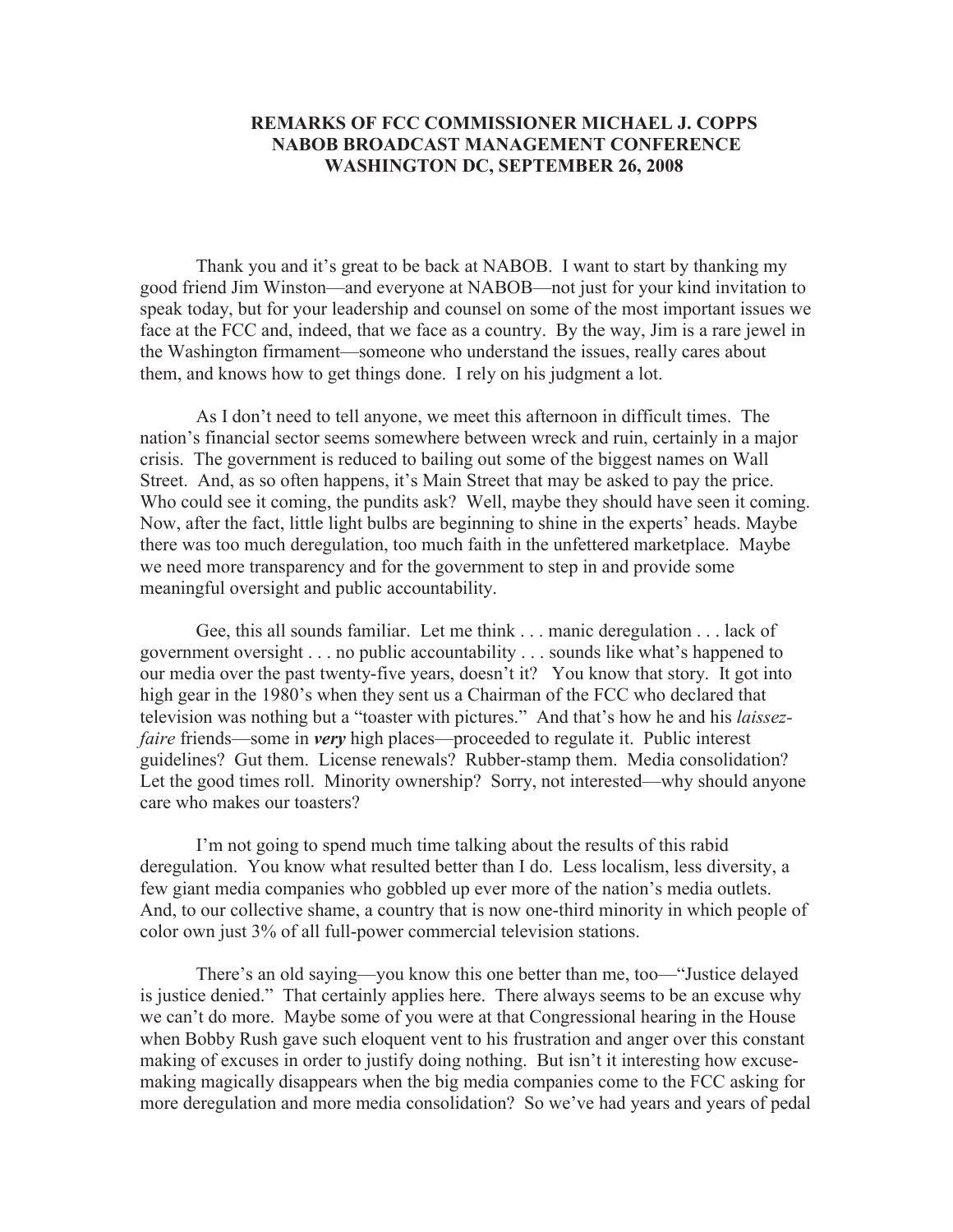to the metal, full speed ahead—even though media consolidation only makes it *harder* for minorities and women to buy TV and radio stations, *harder* for broadcasters to serve their local communities when they are controlled by a huge conglomerate hundreds or thousands of miles away, *harder* for the media to serve the people's interest..

That's pretty much what's been happening at the FCC. Last December, the Commission majority wanted to relax one of the few remaining constraints on media consolidation—the ban on newspaper-broadcast cross-ownership. But they got a strong message from Congress and the courts that they had to address minority and female ownership and localism *before* voting to allow more media consolidation. So we passed a few incentives, but—let's be candid here—the majority didn't get anywhere near the heart of a workable solution. They put off real action on the most important questions until another day—things like deciding who is eligible to benefit from the FCC incentive programs. Right now the door is open a whole lot wider for white males than it is for minorities and women.

Their excuse, when pressed, still is: "Gee, we can't do more because we just don't have an adequate record." But if we lack a record, lack the data, who's to blame? Remember Pogo: "We have met the enemy and it is us." Why didn't we go out and gather it? Why aren't we doing that now? If the majority suddenly awoke last December to the realization that they didn't have the record, wouldn't that have been the time to launch, for example, the *Adarand* studies that the courts would want to see to justify a really activist approach—and what I mean by "activist" is a more race-conscious approach to reverse the costly loss of minority-owned stations. Wouldn't that have been the time to clean up the almost total information gap that exists when it comes to FCC data on minorities in the media? Have we done anything to proactively enforce our new non-discrimination rules? Have we done *anything* really substantive in the past nine months to move the ball forward? You folks ought to be marching on the FCC after all these years of not-so-benign neglect.

I can really only think of two things we've done. In July, we had an access to capital hearing in New York. That was nice if it had been the beginning of something real, but why does it seem to be receding into just another event in the FCC's history books?

The second thing we've done may hold more promise. Earlier this month, we sought comment on the petition filed by NABOB and other organizations asking the FCC to investigate Arbitron's Personal People Meter system. The initial comments were just filed two days ago, so I can't give you any final reactions, but let me make a few initial observations.

First, some very serious questions have been raised about the PPM system. Might it not have some decidedly discriminatory effects on stations serving minority audiences? Could this mean even fewer minority-owned stations on the air—difficult as that is to imagine? Why did the Media Ratings Council deny accreditation in both New York and Philadelphia? Why did Arbitron use a different methodology in Houston than in other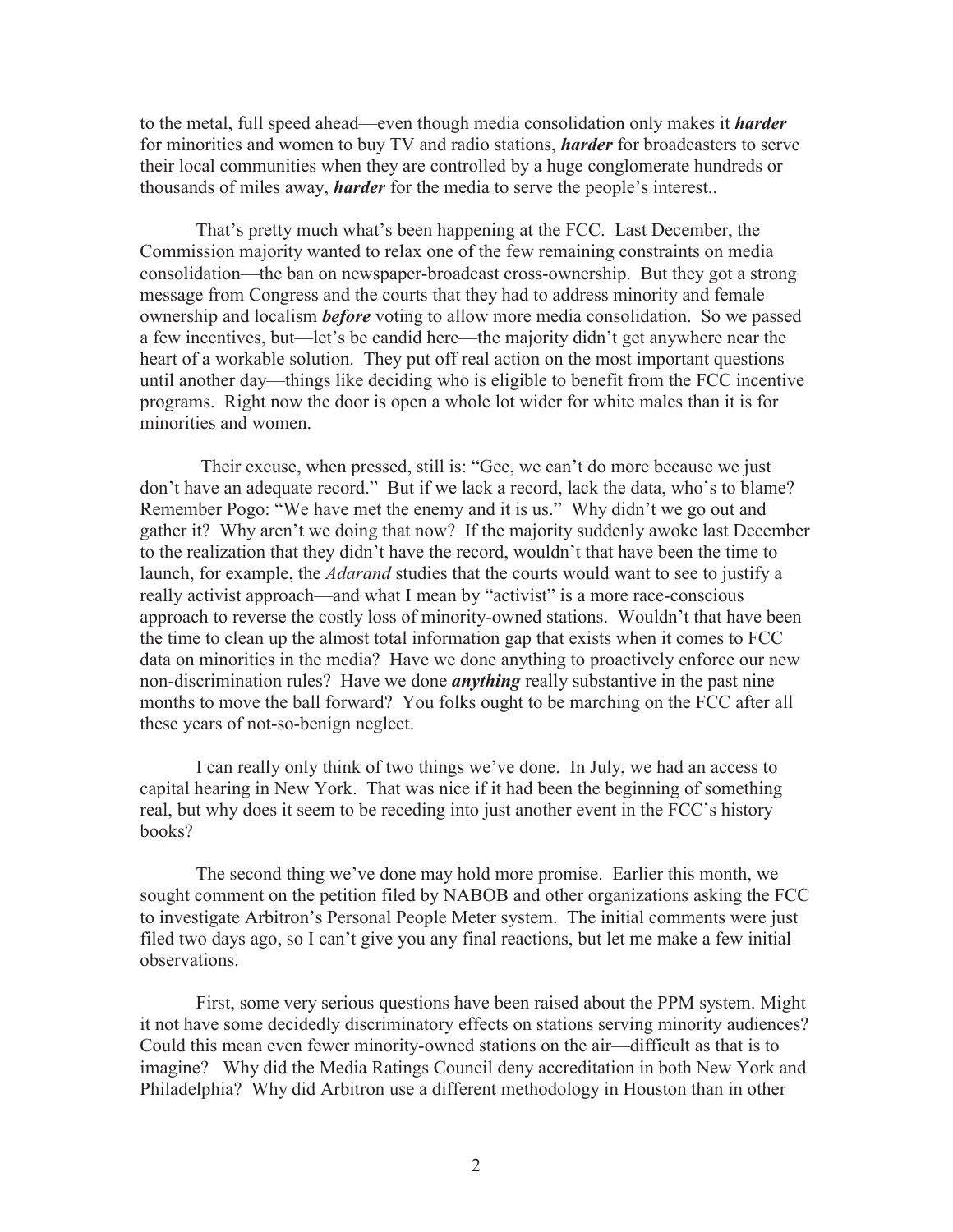markets where it is rolling out PPM? I'm not the only one asking these questions. Last week, Senators Inouye and Leahy wrote to Arbitron asking many of the same kind of questions. Both the FCC's Diversity Committee and, just this week, the New York City Council have recommended that the FCC open an investigation of PPM and its potential impact on radio diversity. That strikes me as an eminently reasonable request.

Of course there are some who question whether the FCC has any role to play here. After all, we don't regulate Arbitron, so why would we investigate PPM? As I said, the comments are still coming in, but my initial view is that this argument misses the point. Just because we don't directly regulate Arbitron doesn't mean we don't have an interest in these issues. First, we have a strong interest in promoting diversity—both under our general public interest authority as well as the express directive of Section 257. But if and when we really get serious about minority ownership, we will only be successful if we understand the ecosystem in which minority owners operate. We may not be regulating Arbitron, but then again we don't regulate banks either, and yet we should indeed, we must—take into account the difficulties of access to capital if we are going to construct effective rules. So anything that affects media diversity and minority ownership—and I'm not drawing specific conclusions here—affects our ability to do our job.

But, going a step further, we actually *do* have a very direct interest in the accuracy of Arbitron data. The FCC relies on Arbitron data, for instance, in applying our local radio ownership caps and in license transfers and rule-making proceedings. It's not surprising that we rely on Arbitron—there aren't any competing services currently out there. If we are going to rely on a commercial service for the data we need to do our job, it seems to me that we have a legitimate interest in that data's accuracy, don't you think?

I hope this doesn't become yet another of those tired old arguments about regulation versus deregulation. This isn't about philosophy or theories of political science. Nor is it about taking over the ratings business. It is, in the first instance, about fact-finding and shining the light of day on what may be a real-world harm. Then, when we get the facts, it is about figuring out how to correct any problem.

More broadly, let me say that I have never been in favor of blind regulation—any more than I was ever in favor of the blind de-regulation that has plagued this town and our country for most of the past nearly 30 years. But markets aren't always perfect. If the markets aren't working to produce what society really cares about, like educational children's programming or reflecting the true diversity of our country, then government has a legitimate role to play. Our goals should be firm, but we must always be pragmatic about how to achieve them. Like my hero Franklin Roosevelt, we must be guided by the evidence—if something works, great; if it doesn't work, try something else.

Let me cite a couple of other examples that I think this audience is interested in. These come out of the Commission's Localism proceeding.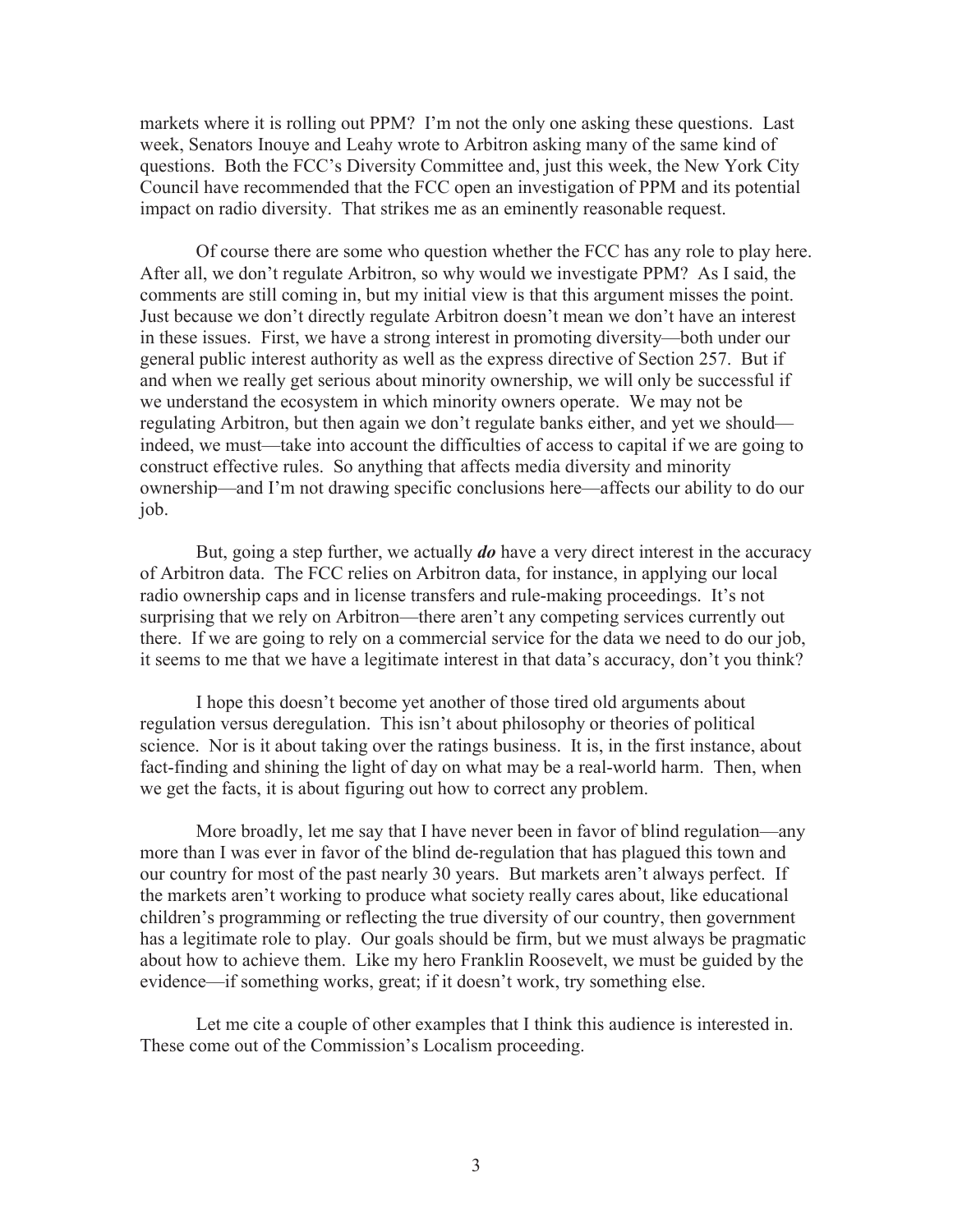First, there is a question about whether we should require 24/7 staffing at broadcast stations. We all know what happened several years ago in Minot, North Dakota, where a train derailment at 2:30 in the morning spewed a huge cloud of poisonous gas over the city. The emergency response was confused at best. Local radio stations were running without staff in the middle of the night and didn't transmit any emergency information for several hours while local officials tracked down the local station managers. Now, I know there are different explanations for what happened in Minot that night, but the larger point remains—there may be public emergencies at any time of the day or night and we need to make sure that broadcasters are prepared to get the word out as quickly as possible.

But we have to be smart about it. There may well be better ways to skin this cat than requiring 24/7 staffing. I've read NABOB's comments on this and I've talked to several groups of state broadcasters. Just this week, I met with a group of broadcasters from Louisiana, some of them small market owners, who told me that a 24/7 staffing requirement could cost them \$100,000 or more a year just to have someone sitting at the station all night in case something happened. Other broadcasters told me they would simply shut down overnight because they couldn't afford to stay on the air.

I greatly appreciate getting that kind of input. In some of these meetings we've started to discuss a third way, something to protect us from another Minot but not burdensome on station owners. Basically, it would require local broadcasters to coordinate with local public safety officials to provide 24/7 contact information for local staff with the authority and the ability to respond to a crisis. The broadcast stations would then have to certify to the FCC that such coordination has been done. I look forward to discussing this with all of you and with my colleagues as the proceeding moves along. I haven't married this idea, but I am married to the idea of solving problems through common-sense and cooperation wherever we can.

Another issue is the main studio rule. As you know, that rule has been relaxed over the years to permit stations to locate their main studio outside of the community of license—sometimes way too far outside the community of license. We had one case recently where the main studio was located *over a hundred miles* from the community it was licensed to serve. So I understand the motivation behind the proposal to think about going back to the old rule. If a main studio is 50, 60, or 100 miles from the community of license, it's just a tad unlikely that the station manager is going to be hanging out in the local café or joining the local PTA.

So maybe just reverting to the old rule would do more harm than good. Whether the prior relaxation of the rule was correct or not, licensees have relied on those changes and many of them have invested in new studios that comply with the new rules. My old boss Senator Hollings always used to say that business can't operate with a question mark. Especially when businesses invest in infrastructure based on FCC actions, we need to be very careful about reversing course.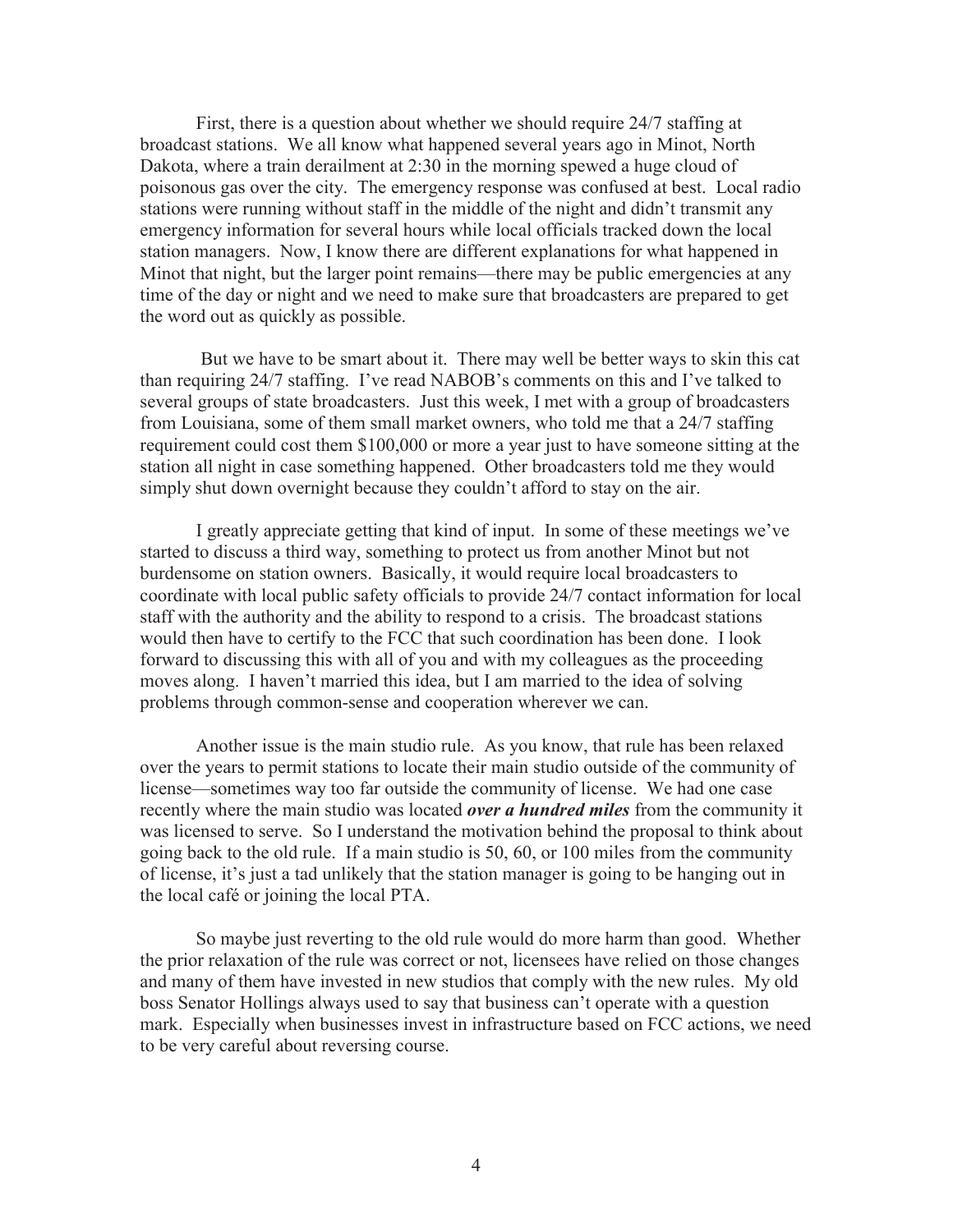Here again we need to think anew, and I believe that here, too, we can find a winwin solution. The goal is the same—how do we ensure an ongoing, on-the-ground dialogue between broadcasters and their listeners or viewers about local needs and interests. The main studio rule is one way to promote that dialogue but there are others. Many, many broadcasters do this local groundwork as a matter of course. They know that staying in touch with your local community is not only a public good, it's good business. Hopefully, whatever we come up with in this area will not inconvenience those broadcasters—like I'm sure most everyone here in this room—who are already actively engaged with their local communities. But we do need to find a way to make sure that *all*  broadcasters are following your example. And I know this: we should not let any of them free-ride on your good work.

You know, these haven't been very good years for the public interest, for America's media environment, for expanded minority participation in the media, or for the civic dialogue upon which our democracy depends. In fact, that civic dialogue has been dumbed down beyond belief. And that's one big reason the doors of equal opportunity remain shut to so many people in America. But I'm an optimist, I really am. And I think change just may be on its way to Washington. I'm a believer that our history can be traced through cycles of reform following years of reactionary policies, and that today, America is ready—way past ready—for the reform part of the cycle.

When that cycle comes—and it's no slam-dunk that it will—I believe media has to be high on the priority list of issues needing to be tackled. Tackled right away. Now some will say, "Oh there goes Copps again, off on some media tangent." And even some in this audience may say, "Hold on, we've got worse problems out there—persistent poverty, discrimination, two wars, a ridiculous health insurance system, poor schools, a fast-deteriorating planet and now, on top of all that, an economy deep in the tank. What's the big deal with media?"

Well, here's the big deal with media: all these other issues, if they're covered by big media at all, are too often filtered through the funnel and perspectives of a few industry giants. They often are not presented with the attention they need if we are to have a civic dialogue that gives people the facts they must have in order to make intelligent decisions for the future of the country. The present big media system can be very constricting to an issue, even fatal. So what I'm saying is that if you think these issues I've mentioned—such as discrimination, health and education policies, peace and war—might fare a little better in a more open media where other viewpoints and minority perspectives are presented and debated, then media needs to be pretty high up—I'd say way, way up—on your list of things to get changed when change comes to town. And, by the way, I also believe that change would have come to town sooner than now if we had had that kind of coverage of real news and real issues and real people rather than what has passed for "news" and "in-depth" broadcast journalism at too many big media stations in recent years.

Here's what I'd really like to see. I'd like to see us be ready for change. I'd like to see all of us out there right now pushing these issues—doing so on your stations, in our